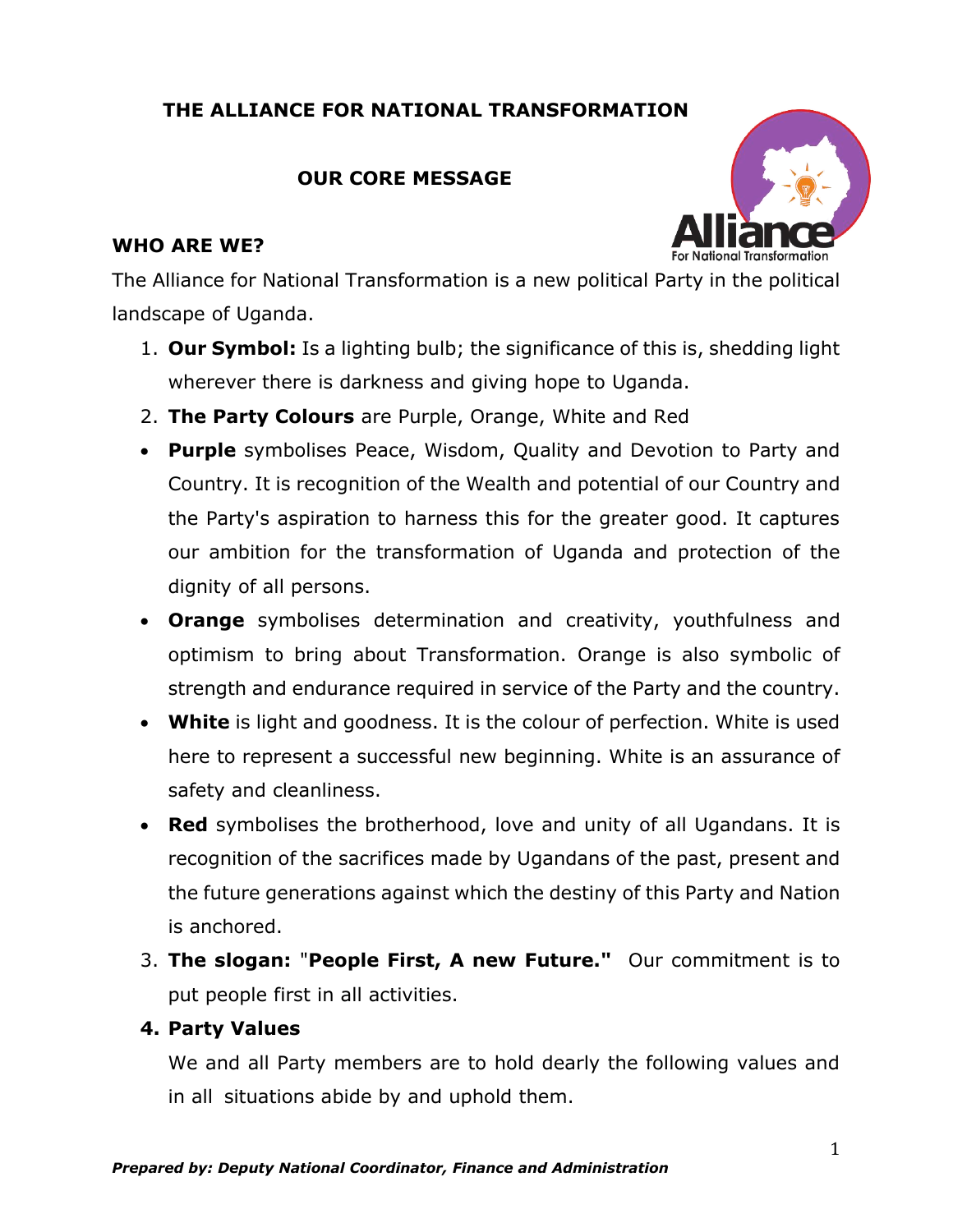- i. **Godliness.** The Motto of our country is "For God and my Country". In all the activities of the Party, we shall uphold the reverence for God, love and service to humanity.
- ii. **Respect and Dignity.** In conduct, character and communication; the members of the Party shall regard and treat Ugandans with a sense of respect and dignity.
- iii. **Accountability and Zero Tolerance for corruption.** The Party shall not tolerate any form of corruption and manipulation to achieve political gain from the public good. In this regard members shall at all times provide accountability for funds and other resources.
- iv. **Time management**, Commitment, hard work, dedication and adherence to established procedure is core.
- v. **Gender and Equity.** The Party shall have special regard for women, children, persons with disabilities and the elderly in all programs and institutional policies.
- vi. **Conflict Resolution.** Members shall seek to exhaust avenues within the institution of the Party to resolve conflicts in a proactive, timely and transparent manner.
	- 5. **Party Goal:** The Goal of the Party shall be to; Create a value based political Organization that will transform the political culture of Uganda.
	- **6. Principle documents:** The Party has already issued;
		- i. A Transformation Agenda giving direction on intersections on all sectors.
		- ii. The Party Constitution has been enacted and published.
	- **7. Why should one join the Alliance for National Transformation?**
		- i. The Alliance for National Transformation is a political Party which emphasises respect, tolerance of divergent views and mature dialogue. Be a part of an organisation which is value based.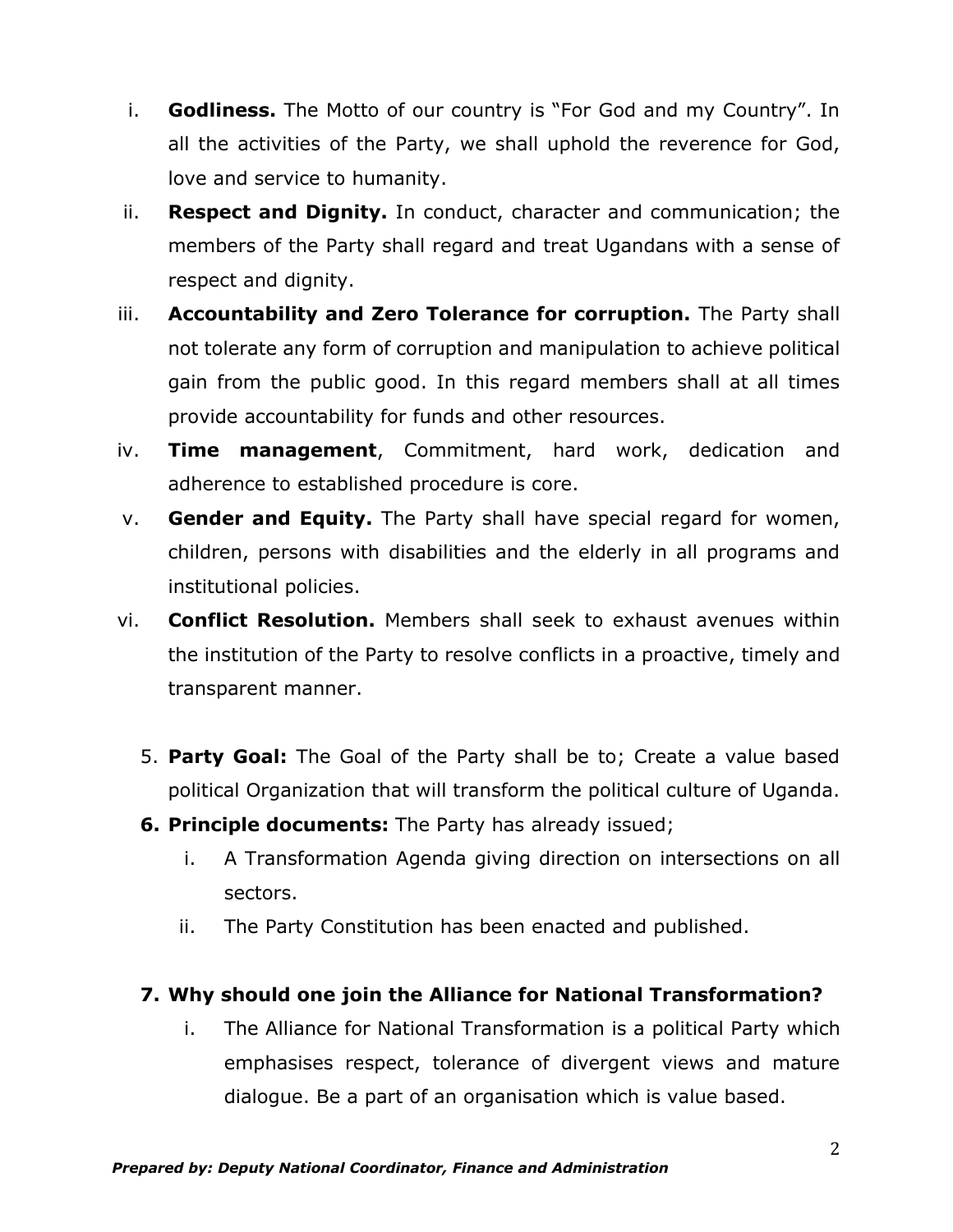- ii. Because of our core values, we believe that leaders of character and who love the country must be nurtured in the Alliance. Such leaders don't happen by chance.
- iii. The Alliance is for change of political leadership in Uganda, but beyond the change, the Alliance is committed to political transformation of Uganda.
- iv. The Party exists to broaden political participation in Uganda by creating an enabling environment for all.
- v. Uganda is at the verge of a Political transition, we commit to working alongside other actors to ensure stability and certainty during the process.
- vi. The Party is committed to harnessing youth potential to avert a time bomb. The youth in the Party shall be active participants in solving the problem.
- vii. National political change cannot be achieved single handedly. The Alliance will work with all the opposition, civil society, religious and progressive individuals in all political Parties to bring about political change in Uganda.
- viii. As a Party we present ourselves in the short term to push for change but in the medium and long term to change the Political culture in Uganda, build institutions and implement policies that transform and hold the country together.

# **FOR THIS AND MANY MORE REASONS WE INVITE YOU TO JOIN THE PARTY.**

#### **How to join**

## **1. Step 1. Online Registration:**

To register using your Android mobile device, visit the Play store> Search for and download "Alliance for National Transformation" App.